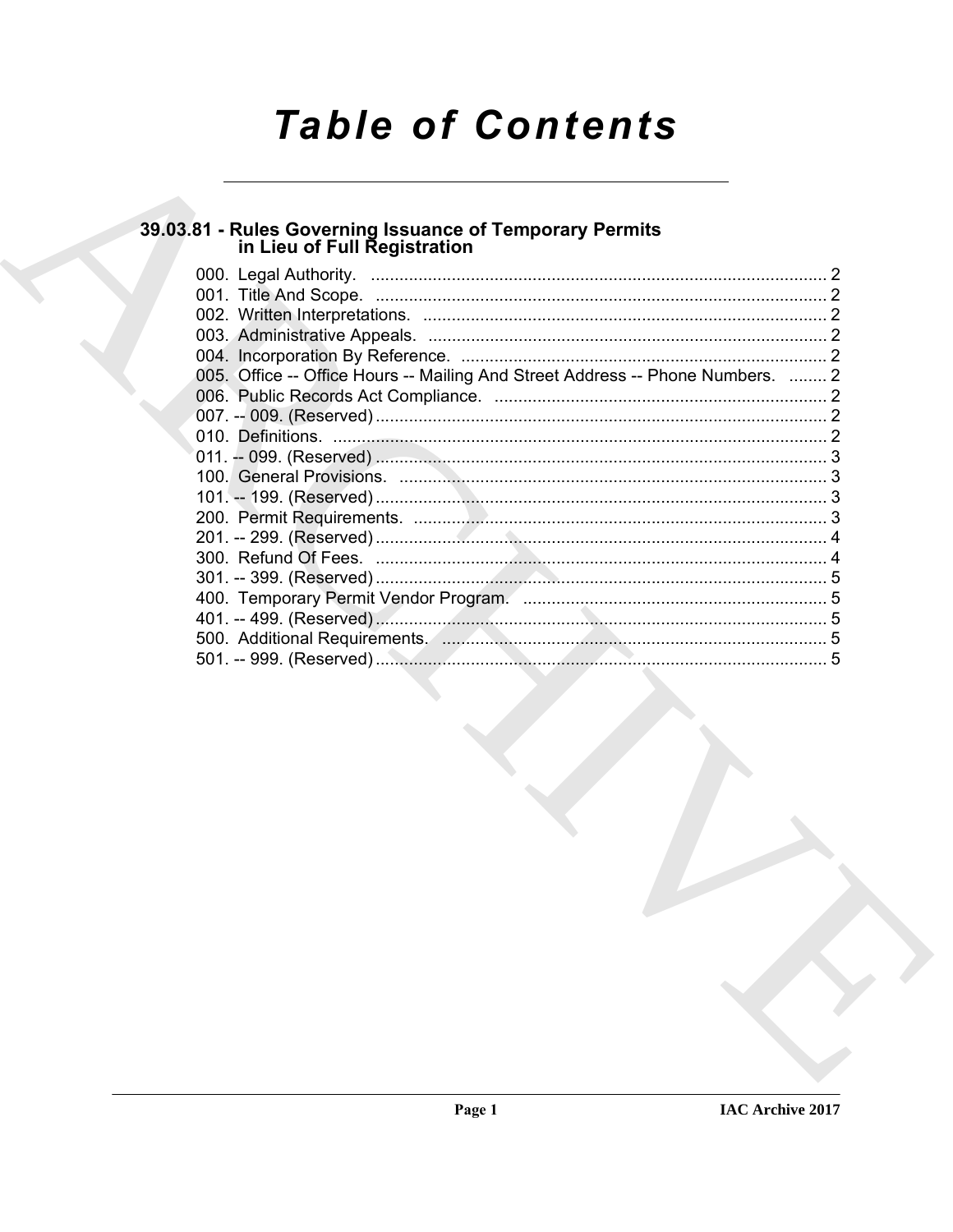#### **IDAPA 39 TITLE 03 CHAPTER 81**

#### **39.03.81 - RULES GOVERNING ISSUANCE OF TEMPORARY PERMITS IN LIEU OF FULL REGISTRATION**

#### <span id="page-1-2"></span><span id="page-1-1"></span><span id="page-1-0"></span>**000. LEGAL AUTHORITY.** This rule is adopted under authority of Sections 49-201 and 49-432, Idaho Code. (3-15-02)

| <b>CHAPTER 81</b>                  |                                                                                                                                                                                                                                                                                                                                                                                                                                         |             |  |
|------------------------------------|-----------------------------------------------------------------------------------------------------------------------------------------------------------------------------------------------------------------------------------------------------------------------------------------------------------------------------------------------------------------------------------------------------------------------------------------|-------------|--|
|                                    | 39.03.81 - RULES GOVERNING ISSUANCE OF TEMPORARY PERMITS<br>IN LIEU OF FULL REGISTRATION                                                                                                                                                                                                                                                                                                                                                |             |  |
| 000.                               | LEGAL AUTHORITY.<br>This rule is adopted under authority of Sections 49-201 and 49-432, Idaho Code.                                                                                                                                                                                                                                                                                                                                     | $(3-15-02)$ |  |
| 001.                               | <b>TITLE AND SCOPE.</b>                                                                                                                                                                                                                                                                                                                                                                                                                 |             |  |
| 01.                                | Title. The title of this chapter shall be IDAPA 39.03.81, "Rules Governing Issuance of Temporary<br>Permits In Lieu of Full Registration."                                                                                                                                                                                                                                                                                              | $(3-15-02)$ |  |
| 02.                                | Scope. This chapter clarifies the requirements governing the issuance of temporary permits for<br>resident and nonresident vehicle operators or owners.                                                                                                                                                                                                                                                                                 | $(3-15-02)$ |  |
| 002.                               | <b>WRITTEN INTERPRETATIONS.</b><br>The Idaho Transportation Department has no written interpretations of this chapter.                                                                                                                                                                                                                                                                                                                  | $(3-15-02)$ |  |
| 003.                               | <b>ADMINISTRATIVE APPEALS.</b><br>Administrative appeals under this chapter shall be governed by the rules of administrative procedure of the attorney<br>general, IDAPA 04.11.01, "Idaho Rules of Administrative Procedure of the Attorney General."                                                                                                                                                                                   | $(3-15-02)$ |  |
| 004.                               | <b>INCORPORATION BY REFERENCE.</b><br>There are no documents incorporated by reference in this chapter.                                                                                                                                                                                                                                                                                                                                 | $(3-15-02)$ |  |
| 005.<br>or by fax at 208-334-8696. | <b>OFFICE -- OFFICE HOURS -- MAILING AND STREET ADDRESS -- PHONE NUMBERS.</b><br>The Idaho Transportation Department maintains a central office in Boise at 3311 W. State Street with a mailing<br>address of P.O. Box 7129, Boise, ID 83707-1129. Daily office hours are 8:00 a.m. to 5:00 p.m. except Saturday,<br>Sunday and state holidays. The Port of Entry Section may be contacted during office hours by phone at 208-334-8688 | $(3-15-02)$ |  |
| 006.                               | PUBLIC RECORDS ACT COMPLIANCE.<br>All records associated with this chapter are subject to and in compliance with the Idaho Public Records Act, as set<br>forth in Title 74, Chapter 1, Idaho Code.                                                                                                                                                                                                                                      | $(3-15-02)$ |  |
| $007. - 009.$                      | (RESERVED)                                                                                                                                                                                                                                                                                                                                                                                                                              |             |  |
| 010.                               | DEFINITIONS.                                                                                                                                                                                                                                                                                                                                                                                                                            |             |  |
| 01.                                | <b>Combination of Vehicles.</b> A tractor or truck tractor and one (1) or more trailers and/or semitrailers.                                                                                                                                                                                                                                                                                                                            | $(5-3-03)$  |  |
| 02.                                | First Available Location. The first vendor along an owner's or operator's route of travel from<br>whom one hundred twenty (120) hour temporary permits in lieu of registration can be purchased.                                                                                                                                                                                                                                        | $(3-15-02)$ |  |
| 03.                                | Increased Registered Weight Temporary Permit. Temporary authority to exceed the registered<br>maximum gross weight of a vehicle as authorized by Section 49-432, Idaho Code.                                                                                                                                                                                                                                                            | $(3-15-02)$ |  |
| 04.                                | Licensed Vehicle. A vehicle currently registered in any jurisdiction.                                                                                                                                                                                                                                                                                                                                                                   | $(3-15-02)$ |  |
| 05.<br>432, Idaho Code.            | One Hundred Twenty Hour Temporary Permit. A one hundred twenty (120) hour temporary<br>permit issued in lieu of an IFTA license/decal and/or vehicle licensing and registration as authorized by Section 49-                                                                                                                                                                                                                            | $(3-15-02)$ |  |
| 06.                                | <b>Single Vehicle.</b> Any tractor, truck tractor, or motor vehicle that is not combined with nor towing                                                                                                                                                                                                                                                                                                                                |             |  |

#### <span id="page-1-5"></span><span id="page-1-4"></span><span id="page-1-3"></span>**004. INCORPORATION BY REFERENCE.**

#### <span id="page-1-6"></span>005. OFFICE -- OFFICE HOURS -- MAILING AND STREET ADDRESS -- PHONE NUMBERS.

#### <span id="page-1-16"></span><span id="page-1-15"></span><span id="page-1-14"></span><span id="page-1-13"></span><span id="page-1-12"></span><span id="page-1-11"></span><span id="page-1-10"></span><span id="page-1-9"></span><span id="page-1-8"></span><span id="page-1-7"></span>**006. PUBLIC RECORDS ACT COMPLIANCE.**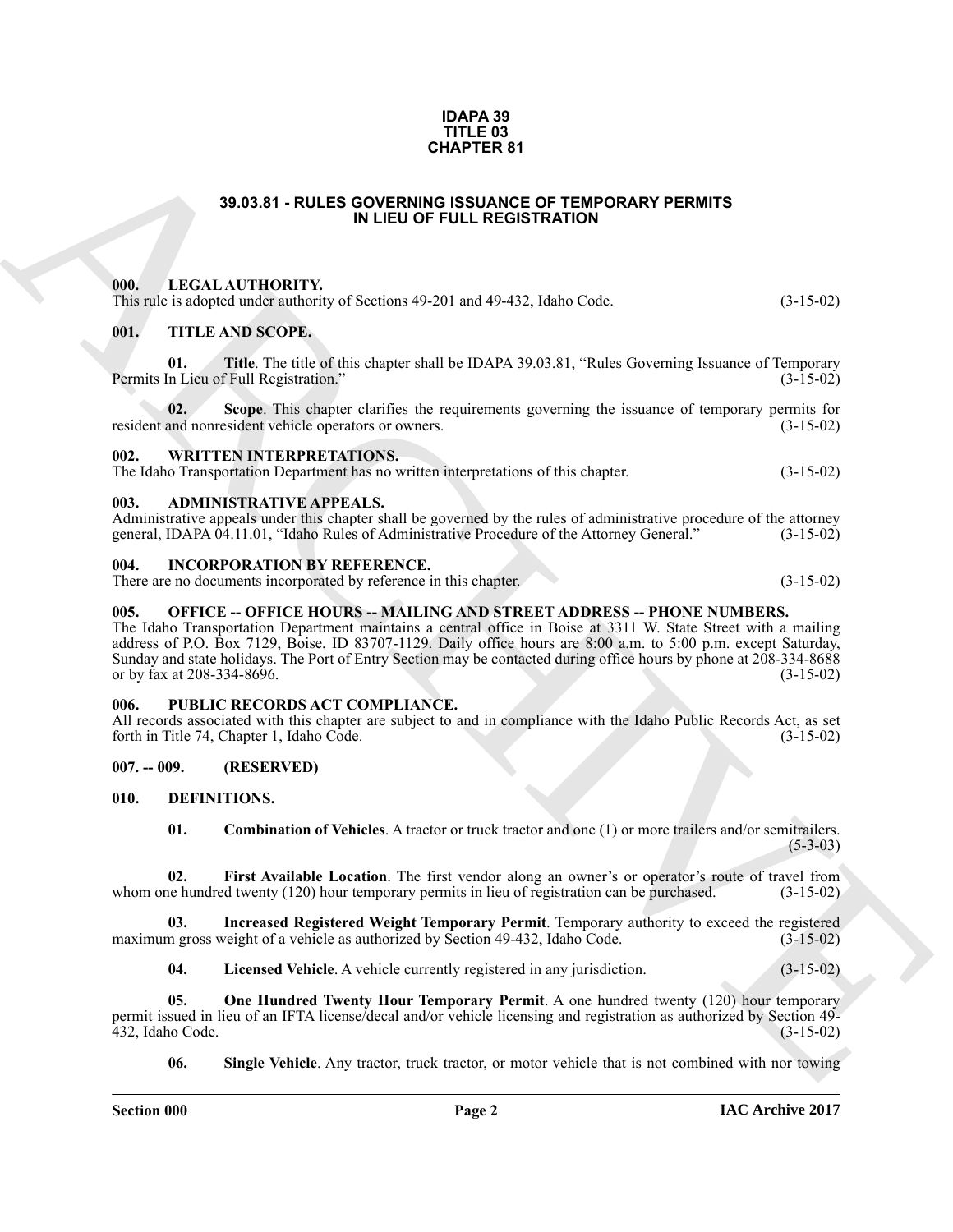#### one (1) or more trailers and/or semitrailers. Additionally, any unlicensed trailer or semitrailer may be deemed a single vehicle.  $(5-3-03)$

<span id="page-2-4"></span>**07. Vendor**. A governmental agency, private or commercial business which sells temporary permits as an agent of the Idaho Transportation Department. (3-15-02)

*IDAHO ADMINISTRATIVE CODE IDAPA 39.03.81 - Issuance of Temporary*

## <span id="page-2-0"></span>**011. -- 099. (RESERVED)**

#### <span id="page-2-5"></span><span id="page-2-1"></span>**100. GENERAL PROVISIONS.**

**01. Availability**. One hundred twenty (120) hour temporary permits in lieu of registration are available to owners or operators whose jurisdiction of residence allows temporary permits to like vehicles from the state of Idaho. Increased registered weight temporary permits are available to currently registered vehicles capable of legally operating at the higher gross vehicle weight as declared by the owner or operator. (3-15-02) operating at the higher gross vehicle weight as declared by the owner or operator. (3-15-02)

#### <span id="page-2-7"></span><span id="page-2-6"></span>**02. Purchase of Temporary Permits**. (3-15-02)

*Idaho Transportation Department Permits in Lieu of Full Registration*

**a.** Owners or operators electing to use increased registered weight temporary permits must purchase permits prior to movement of vehicles on the public highways or roads. Failure to do so may result in enforcement action and may include mandatory full licensing and registration of such vehicle as required by Section 49-434, Idaho Code. The temporary permit shall be on a form prescribed by the department and prominently displayed on the windshield of the permitted vehicle. (3-15-02) windshield of the permitted vehicle.

**b.** One hundred twenty (120) hour temporary permits in lieu of registration must be purchased by owners or operators of unlicensed vehicles prior to their movement on the highway. Licensed vehicles may purchase one hundred twenty (120) hour permits in lieu of registration at the first available location as defined by this rule. The temporary permit shall be on a form prescribed by the department and prominently displayed on the windshield of the permitted vehicle. (3-15-02) permitted vehicle.

All temporary permits shall be made available for inspection by any law enforcement officer and nel of the department upon request.  $(3-15-02)$ authorized personnel of the department upon request.

**d.** Section 49-432, Idaho Code, provides that owners of motor vehicles or combinations of vehicles subject to registration may, in lieu of licensing and registration, purchase a one hundred twenty (120) hour temporary permit in lieu of registration for the operation of such vehicles for periods of one hundred twenty (120) hours.

(3-15-02)

Month Transportation Department<br>
one (2). Yealth A persuation the distinctive control of the state of the state of the state of the state of the state of the state of the state of the state of the state of the state of th **e.** Section 49-432, Idaho Code, provides that owners or operators of motor vehicles currently and validly registered over fifty thousand (50,000) pounds gross vehicle weight may purchase an increased registered weight temporary permit for the operation of such vehicles in excess of the registered maximum gross weight for periods of thirty (30) days. Such permits shall be in addition to any other permit that may be required for excess weight as specified by Section 49-1004, Idaho Code. (3-15-02)

**f.** Section 49-432, Idaho Code, provides that owners or operators of motor vehicles currently and validly registered may purchase an increased registered weight temporary permit for the operation of such vehicles in excess of the registered maximum gross weight for periods of one hundred twenty (120) hours. Such permits shall be in addition to any other permits that may be required for excess weight as specified by Section 49-1004, Idaho Code. (3-15-02)

# <span id="page-2-2"></span>**101. -- 199. (RESERVED)**

## <span id="page-2-8"></span><span id="page-2-3"></span>**200. PERMIT REQUIREMENTS.**

**01. Proof of Ownership**. An operator or owner of a vehicle shall show proof of ownership before a issued.  $(6-4-90)$ permit is issued.

<span id="page-2-9"></span>**a.** Resident vehicle proof of ownership may be documented by:  $(3-15-02)$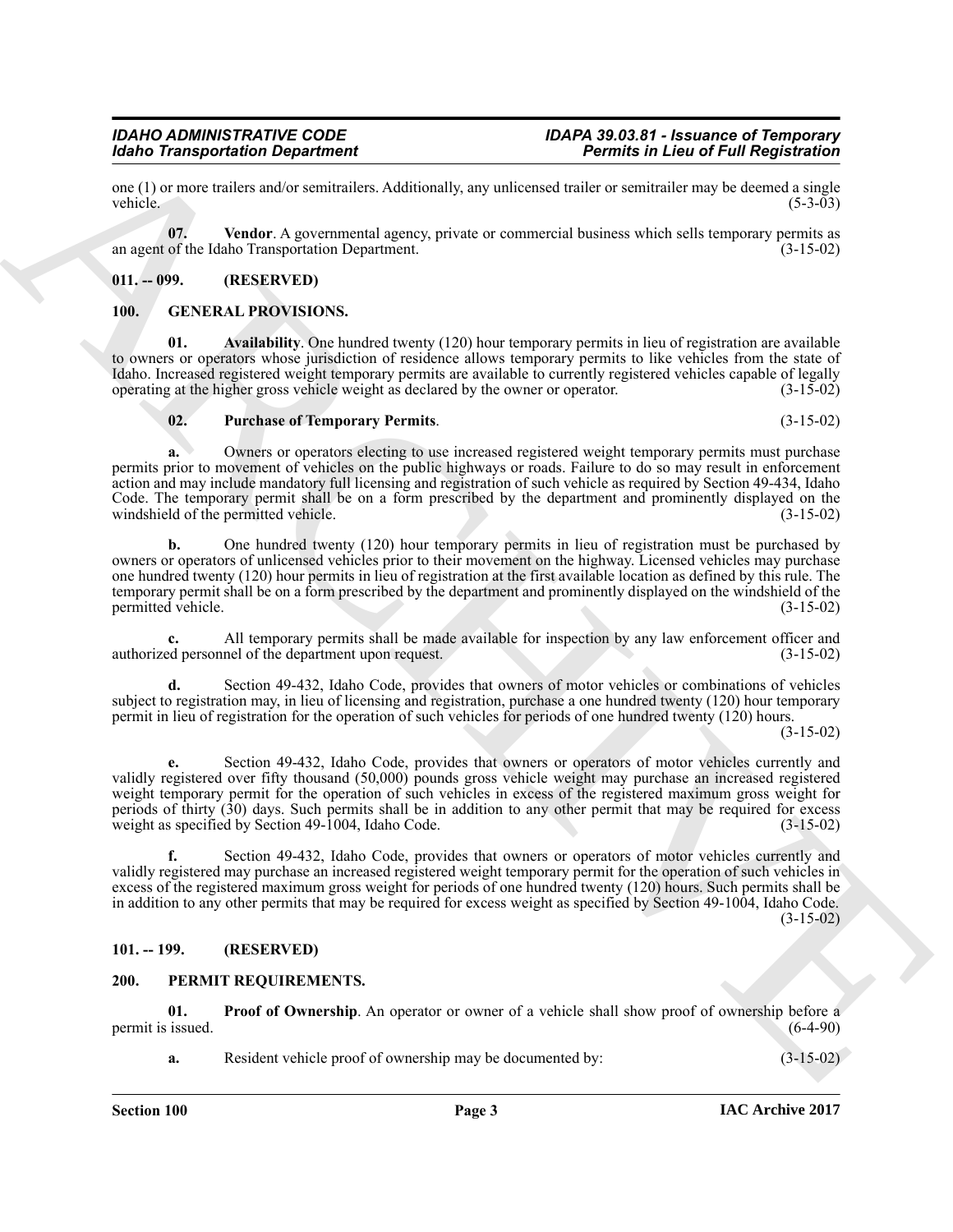|                                   | <b>Idaho Transportation Department</b>                                                                                                                                                                                                                                                                                                                                                                                                                                                                                                                                                                                                                                                                                                                             | <b>Permits in Lieu of Full Registration</b> |
|-----------------------------------|--------------------------------------------------------------------------------------------------------------------------------------------------------------------------------------------------------------------------------------------------------------------------------------------------------------------------------------------------------------------------------------------------------------------------------------------------------------------------------------------------------------------------------------------------------------------------------------------------------------------------------------------------------------------------------------------------------------------------------------------------------------------|---------------------------------------------|
| $1 -$                             | A copy of the Idaho title identifying the owner and vehicle;                                                                                                                                                                                                                                                                                                                                                                                                                                                                                                                                                                                                                                                                                                       | $(3-15-02)$                                 |
| ii.                               | A copy of a valid lease agreement identifying the owner and the vehicle;                                                                                                                                                                                                                                                                                                                                                                                                                                                                                                                                                                                                                                                                                           | $(3-15-02)$                                 |
| iii.                              | A copy of an expired registration identifying the current owner and the vehicle; or                                                                                                                                                                                                                                                                                                                                                                                                                                                                                                                                                                                                                                                                                | $(3-15-02)$                                 |
| 1V.                               | A copy of a valid bill of sale transferring ownership of the vehicle.                                                                                                                                                                                                                                                                                                                                                                                                                                                                                                                                                                                                                                                                                              | $(3-15-02)$                                 |
| $\mathbf{b}$ .                    | Nonresident vehicle proof of ownership may be documented by:                                                                                                                                                                                                                                                                                                                                                                                                                                                                                                                                                                                                                                                                                                       | $(3-15-02)$                                 |
| owner and the vehicle;            | A copy of a valid registration from a base jurisdiction, which qualifies for a permit, identifying the                                                                                                                                                                                                                                                                                                                                                                                                                                                                                                                                                                                                                                                             | $(3-15-02)$                                 |
| 11.<br>the owner and the vehicle; | A copy of an expired lease agreement of an owner/operator not acting as a lessee which identifies                                                                                                                                                                                                                                                                                                                                                                                                                                                                                                                                                                                                                                                                  | $(3-15-02)$                                 |
| iii.                              | A copy of a current lease agreement, providing the base jurisdiction qualifies for a permit, which<br>identifies the owner/operator;                                                                                                                                                                                                                                                                                                                                                                                                                                                                                                                                                                                                                               | $(3-15-02)$                                 |
| iv.                               | A copy of a valid bill of sale transferring ownership of the vehicle; or                                                                                                                                                                                                                                                                                                                                                                                                                                                                                                                                                                                                                                                                                           | $(3-15-02)$                                 |
| V.                                | A copy of the title identifying owner and vehicle.                                                                                                                                                                                                                                                                                                                                                                                                                                                                                                                                                                                                                                                                                                                 | $(3-15-02)$                                 |
| 02.                               | Weight of Vehicle. One hundred twenty (120) hour temporary permits in lieu of registration shall<br>authorize the legal operation of the permitted vehicle to the maximum combined gross weight of a vehicle, not to<br>exceed one hundred five thousand five hundred (105,500) pounds.                                                                                                                                                                                                                                                                                                                                                                                                                                                                            | $(3-15-02)$                                 |
| 03.<br>for each increment.        | Purchase of Multiple Permits. Residents or nonresidents who qualify for permits may purchase<br>more than one (1) permit at a time to cover a time period not to exceed ninety (90) days. Additional time periods must<br>be purchased in increments of one hundred twenty $(120)$ hours or thirty $(30)$ days and assessed the appropriate fees                                                                                                                                                                                                                                                                                                                                                                                                                   | $(3-15-02)$                                 |
| 04.                               | Permit Denial. Any person who has been notified by mail at his last known business address as it<br>appears on department records, that his registration has been suspended or revoked shall not be allowed to register in<br>Idaho by securing a temporary permit. Any person, having been duly notified, who purchases a permit and<br>subsequently operates a vehicle displaying such permit while his registration is suspended or revoked is in violation<br>of this rule. Any person failing to provide proof of current registration shall not be allowed to temporarily permit for<br>increased registered weight. Any person obtaining a temporary permit for increased registered weight without a<br>current registration is in violation of this rule. | $(3-15-02)$                                 |
| 05.                               | Violation of Permit. If an owner or operator of a vehicle exceeds the operating weight authorized<br>by temporary permit, such owner or operator may be issued a citation for violation of Section 49-438, Idaho Code.<br>The violation shall be limited to the difference between the amount of the actual operating weight and the operating<br>weight authorized by temporary permit. A single temporary permit in lieu of full registration may not be purchased<br>when operating in combination with one (1) or more trailers or semitrailers. Example: Registered or unregistered<br>trailer(s) operating in combination with an unregistered tractor or truck tractor will be required to purchase a<br>temporary permit for a combination of vehicles.    | $(5-3-03)$                                  |
| $201. - 299.$                     | (RESERVED)                                                                                                                                                                                                                                                                                                                                                                                                                                                                                                                                                                                                                                                                                                                                                         |                                             |
| 300.                              | <b>REFUND OF FEES.</b>                                                                                                                                                                                                                                                                                                                                                                                                                                                                                                                                                                                                                                                                                                                                             |                                             |
| 01.                               | <b>Cause for Refund</b> . The department will grant refunds for permits sold by its vendors or by Ports of<br>Entry, if the permit was sold as the result of an error made by the department or its vendors.                                                                                                                                                                                                                                                                                                                                                                                                                                                                                                                                                       | $(3-15-02)$                                 |

- iv. A copy of a valid bill of sale transferring ownership of the vehicle; or (3-15-02)
- <span id="page-3-5"></span><span id="page-3-3"></span><span id="page-3-2"></span>v. A copy of the title identifying owner and vehicle. (3-15-02)

#### <span id="page-3-4"></span><span id="page-3-0"></span>**201. -- 299. (RESERVED)**

#### <span id="page-3-8"></span><span id="page-3-7"></span><span id="page-3-6"></span><span id="page-3-1"></span>**300. REFUND OF FEES.**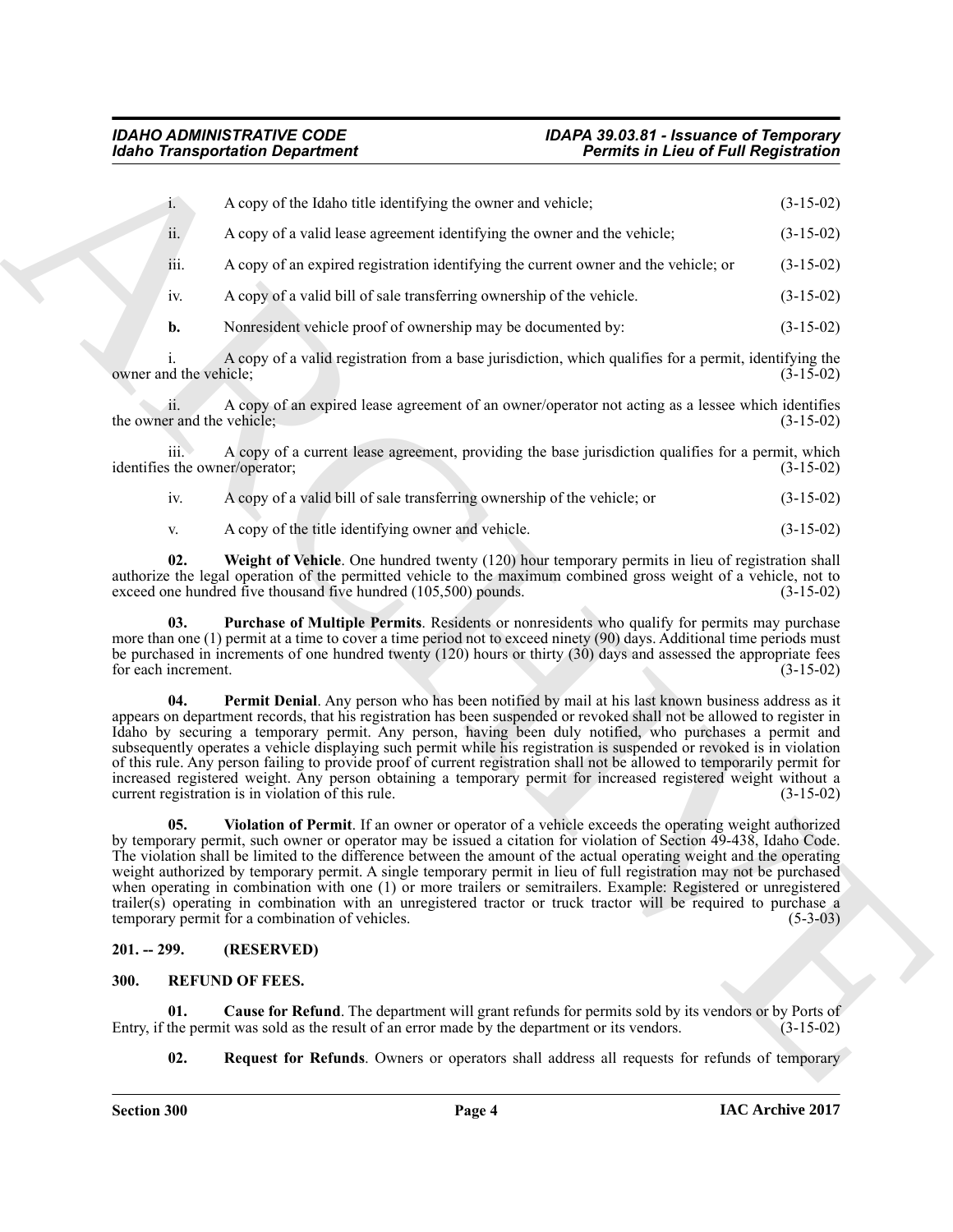permit fees to the Idaho Transportation Department, Ports of Entry Section, P.O. Box 7129, Boise, Idaho 83707-1129. (3-15-02)

<span id="page-4-7"></span>**03. Documentation for Refunds**. The following documentation must accompany refund requests: (6-4-90)

**a.** Both the yellow display copy and the white receipt copy of the permit; (6-4-90)

<span id="page-4-6"></span>**b.** Proof that the vehicle held a valid Idaho registration at the time the permit was issued; and (6-4-90)

**c.** Proof that special fuel tax was paid at the pump or that the permitted vehicle was registered with the x Commission for quarterly payment of fuel tax at the time the permit was sold. (6-4-90) Idaho Tax Commission for quarterly payment of fuel tax at the time the permit was sold.

Mother Transportation Department<br>
yount Kingdom Department<br>
yount Kingdom Department Department Networks (a) Society (b) Social Society (a) and SP (3-19-19<br>
W. Due uncertainty the Referred Rose of the society operation an **04. Denial of Refund**. If the certificate of registration of the permitted vehicle was mailed from Motor Carrier Services or the Division of Motor Vehicles to the correct address of the owner of the vehicle thirty (30) days or more prior to the purchase of the permit or if cause for refund was not provided, a request for refund shall be denied. (3-15-02) denied. (3-15-02)

#### <span id="page-4-0"></span>**301. -- 399. (RESERVED)**

#### <span id="page-4-8"></span><span id="page-4-1"></span>**400. TEMPORARY PERMIT VENDOR PROGRAM.**

<span id="page-4-10"></span>**01.** Vendor Authorization. Vendors may be established to sell temporary permits provided the vendor the requirements. (3-15-02) meets state requirements.

<span id="page-4-9"></span>**02. Payment to Vendor**. Vendors shall be paid by the department at the rate of three dollars (\$3) per permit sold. Permits sold in multiple increments shall be deemed to be issued as one (1) permit for purposes of payment or remuneration to the vendor. (3-15-02) payment or remuneration to the vendor.

#### <span id="page-4-2"></span>**401. -- 499. (RESERVED)**

#### <span id="page-4-5"></span><span id="page-4-3"></span>**500. ADDITIONAL REQUIREMENTS.**

Any overlegal permit required pursuant to Section 49-1004, Idaho Code, shall be in addition to those required by this rule. (3-15-02)

#### <span id="page-4-4"></span>**501. -- 999. (RESERVED)**